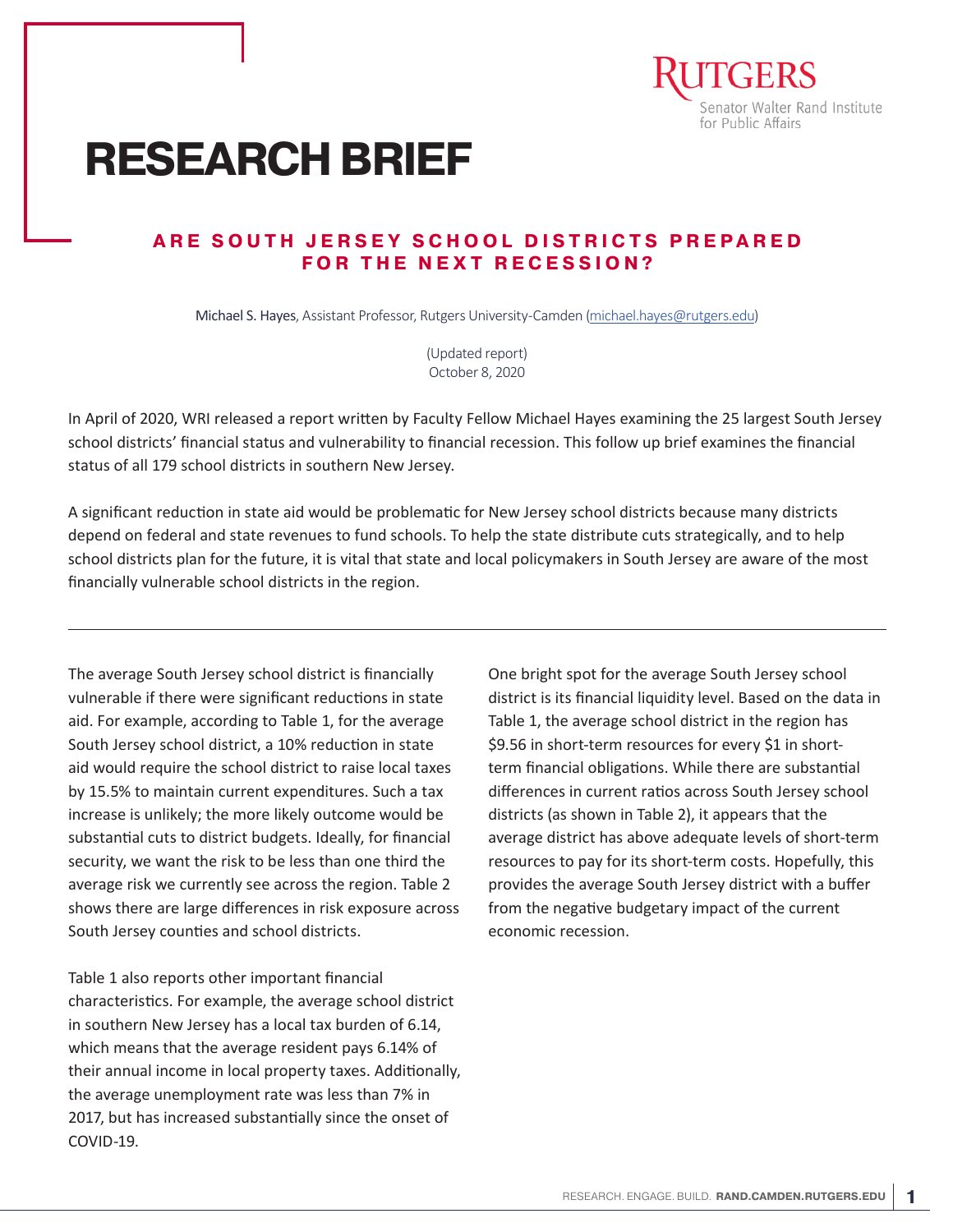*ALL SOUTH JERSEY SCHOOL DISTRICTS*



## **Table 1. Averages of indicators for all schools in New Jersey**

| <b>INDICATOR</b>            | <b>AVERAGE</b> | <b>INTERPRETATION</b>                                                                         |
|-----------------------------|----------------|-----------------------------------------------------------------------------------------------|
| <b>Enrollment</b>           | 1834           | Number of students enrolled in the school district                                            |
| <b>Risk Exposure Factor</b> | 1.55           | A 10% reduction in school aid would require a 15.5% increase in local property taxes.         |
| <b>Local Tax Burden</b>     | 6.14           | 6.14% of personal income goes towards paying all property taxes.                              |
| <b>Current Ratio</b>        | 9.56           | For every \$1 in short-term liabilities, the school district has \$9.56 in short-term assets. |
| <b>Unemployment Rate</b>    | 6.33           | 6.33% of residents were unemployed in 2016.                                                   |

*Notes: Risk Exposure Factor is the ratio of uncontrollable revenues (e.g., federal aid, state aid, miscellaneous revenues, etc.) and own-source revenues (e.g., local property taxes).* 

### **Table 2. Financial indicators for school districts in New Jersey organized by county**

| <b>DISTRICT</b>               | <b>COUNTY</b> | <b>ENROLLMENT</b> | <b>REF</b><br><b>SCORE</b> | <b>TAX</b><br><b>BURDEN</b> | <b>CURRENT</b><br><b>RATIO</b> | <b>UNEMPLOYMENT</b> |
|-------------------------------|---------------|-------------------|----------------------------|-----------------------------|--------------------------------|---------------------|
| <b>Egg Harbor Twp</b>         | Atlantic      | 7356              | 0.60                       | 6.00                        | 2.78                           | 8.70                |
| <b>Atlantic City</b>          | Atlantic      | 6855              | 1.17                       | 14.00                       | 4.27                           | 7.70                |
| <b>Pleasantville City</b>     | Atlantic      | 3501              | 6.85                       | 4.00                        | 0.85                           | 11.60               |
| <b>Hammonton Town</b>         | Atlantic      | 3500              | 1.39                       | 5.00                        | 0.63                           | 8.10                |
| <b>Galloway Twp</b>           | Atlantic      | 3302              | 0.81                       | 5.00                        | 9.88                           | 6.60                |
| <b>Hamilton Twp</b>           | Atlantic      | 3164              | 1.16                       | 5.00                        | 14.08                          | 8.60                |
| <b>Greater Egg Harbor Reg</b> | Atlantic      | 3096              | 0.96                       |                             | 1.32                           |                     |
| <b>Buena Regional</b>         | Atlantic      | 1647              | 1.36                       |                             | 3.63                           |                     |
| <b>Mainland Regional</b>      | Atlantic      | 1226              | 0.45                       |                             | 28.42                          |                     |
| <b>Northfield City</b>        | Atlantic      | 914               | 0.41                       | 8.00                        | 5.20                           | 7.50                |
| <b>Somers Point City</b>      | Atlantic      | 882               | 0.55                       | 7.00                        | 6.79                           | 9.00                |
| <b>Absecon City</b>           | Atlantic      | 859               | 0.15                       | 6.00                        | 3.49                           | 8.90                |
| <b>Linwood City</b>           | Atlantic      | 807               | 0.15                       | 10.00                       | 23.70                          | 5.80                |
| <b>Mullica Twp</b>            | Atlantic      | 697               | 1.71                       | 5.00                        | 23.20                          | 9.20                |
| <b>Ventnor City</b>           | Atlantic      | 662               | 0.26                       | 20.00                       | 29.06                          | 8.50                |
| <b>Brigantine City</b>        | Atlantic      | 559               | 0.10                       | 6.00                        | 20.23                          | 6.20                |
| <b>Egg Harbor City</b>        | Atlantic      | 534               | 0.60                       | 7.00                        | 0.30                           | 9.90                |
| <b>Folsom Boro</b>            | Atlantic      | 402               | 3.98                       | 4.00                        | 9.37                           | 7.40                |
| <b>Margate City</b>           | Atlantic      | 350               | 0.01                       | 20.00                       | 69.79                          | 6.50                |
| <b>Estell Manor City</b>      | Atlantic      | 181               | 0.94                       | 5.00                        | 6.97                           | 7.70                |
| <b>Weymouth Twp</b>           | Atlantic      | 165               | 1.00                       | 3.00                        | 9.81                           | 7.00                |
| <b>Port Republic City</b>     | Atlantic      | 101               | 0.78                       | 6.00                        |                                | 8.30                |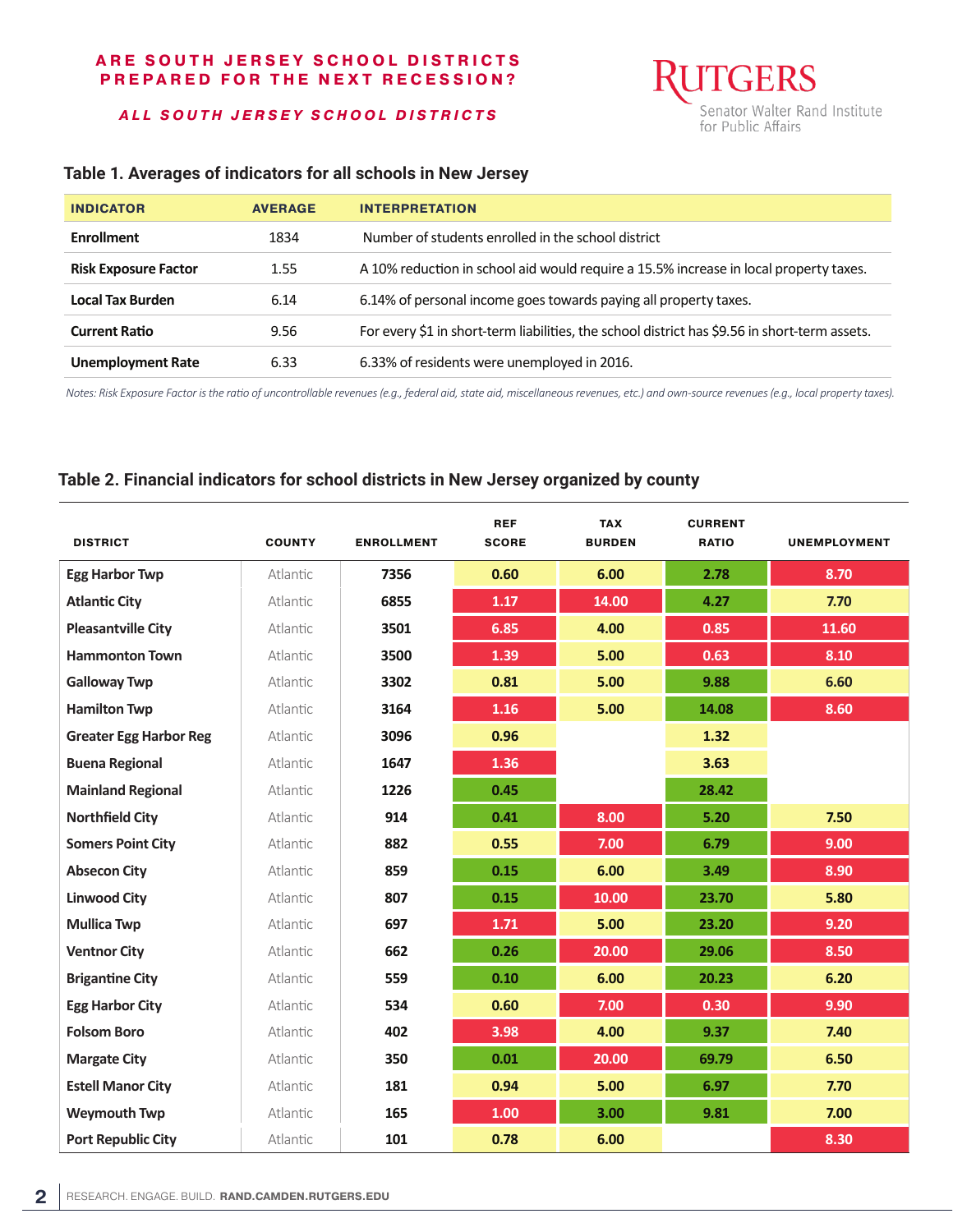#### *ALL SOUTH JERSEY SCHOOL DISTRICTS*

**GERS** Senator Walter Rand Institute for Public Affairs

| <b>DISTRICT</b>                 | <b>COUNTY</b> | <b>ENROLLMENT</b> | <b>REF</b><br><b>SCORE</b> | <b>TAX</b><br><b>BURDEN</b> | <b>CURRENT</b><br><b>RATIO</b> | <b>UNEMPLOYMENT</b> |
|---------------------------------|---------------|-------------------|----------------------------|-----------------------------|--------------------------------|---------------------|
| <b>Lenape Regional</b>          | Burlington    | 6773              | 0.28                       | 6.00                        | 1.16                           | 5.40                |
| <b>Pemberton Twp</b>            | Burlington    | 4730              | 5.91                       | 2.00                        | 1.28                           | 6.50                |
| <b>Evesham Twp</b>              | Burlington    | 4410              | 0.27                       | 6.00                        | 1.18                           | 3.60                |
| <b>Mount Laurel Twp</b>         | Burlington    | 4202              | 0.12                       | 7.00                        | 1.66                           | 3.70                |
| <b>Moorestown Twp</b>           | Burlington    | 3976              | 0.14                       | 9.00                        | 1.01                           | 3.30                |
| <b>Burlington Twp</b>           | Burlington    | 3697              | 0.49                       | 5.00                        | 0.71                           | 5.20                |
| <b>Willingboro Twp</b>          | Burlington    | 3338              | 1.23                       | 4.00                        | 0.48                           | 6.20                |
| <b>Delran Twp</b>               | Burlington    | 2965              | 0.43                       | 5.00                        | 1.77                           | 3.90                |
| <b>Medford Twp</b>              | Burlington    | 2660              | 0.25                       | 7.00                        | 6.06                           | 4.50                |
| <b>Cinnaminson Twp</b>          | Burlington    | 2558              | 0.32                       | 6.00                        | 4.20                           | 3.80                |
| <b>Bordentown Regional</b>      | Burlington    | 2473              | 0.32                       |                             | 1.97                           |                     |
| <b>Maple Shade Twp</b>          | Burlington    | 2192              | 0.41                       | 4.00                        | 1.39                           | 4.40                |
| <b>Northern Burlington Reg</b>  | Burlington    | 2159              | 0.82                       |                             | 13.77                          |                     |
| <b>Rancocas Valley Regional</b> | Burlington    | 2047              | 0.95                       |                             | 13.43                          |                     |
| <b>Burlington City</b>          | Burlington    | 1605              | 1.43                       | 4.00                        | 1.59                           | 6.10                |
| <b>Florence Twp</b>             | Burlington    | 1542              | 0.56                       | 4.00                        | 5.02                           | 4.50                |
| <b>Riverside Twp</b>            | Burlington    | 1371              | 1.59                       | 3.00                        | 1.81                           | 4.50                |
| <b>Lumberton Twp</b>            | Burlington    | 1216              | 0.64                       | 4.00                        | 8.16                           | 5.00                |
| <b>North Hanover Twp</b>        | Burlington    | 1117              | 17.01                      | 2.00                        | 13.77                          | 7.10                |
| <b>Mount Holly Twp</b>          | Burlington    | 1062              | 1.30                       | 3.00                        | 5.12                           | 7.00                |
| Westampton                      | Burlington    | 997               | 0.39                       | 5.00                        | 38.51                          | 4.20                |
| Palmyra Dist                    | Burlington    | 925               | 0.84                       | 4.00                        | 9.93                           | 4.50                |
| <b>Edgewater Park Twp</b>       | Burlington    | 901               | 0.72                       | 3.00                        | 9.79                           | 5.00                |
| <b>Chesterfield Twp</b>         | Burlington    | 775               | 0.24                       | 5.00                        | 1.22                           | 4.60                |
| <b>Shamong Twp</b>              | Burlington    | 742               | 0.48                       | 5.00                        | 24.50                          | 4.90                |
| <b>Southampton Twp</b>          | Burlington    | 718               | 0.19                       | 5.00                        | 9.16                           | 5.20                |
| <b>Tabernacle Twp</b>           | Burlington    | 696               | 0.69                       | 5.00                        | 12.19                          | 4.70                |
| <b>Eastampton Twp</b>           | Burlington    | 586               | 0.86                       | 4.00                        | 2.76                           | 4.10                |
| <b>Hainesport Twp</b>           | Burlington    | 572               | 0.17                       | 5.00                        | 5.73                           | $5.20$              |
| <b>Mansfield Twp</b>            | Burlington    | 536               | 0.09                       | 6.00                        | 10.13                          | 4.30                |
| <b>Medford Lakes</b>            | Burlington    | 514               | 0.25                       | 8.00                        | 12.35                          | 6.30                |
| <b>Delanco Twp</b>              | Burlington    | 405               | 0.42                       | 5.00                        | 5.12                           | 4.20                |
| <b>Beverly City</b>             | Burlington    | 304               | 1.40                       | 4.00                        |                                | 6.60                |
| Riverton                        | Burlington    | 290               | 0.11                       | $5.00$                      | 6.27                           | 3.50                |
| <b>Springfield Twp</b>          | Burlington    | 225               | 0.35                       | 6.00                        | 3.22                           | 3.80                |
| <b>New Hanover Twp</b>          | Burlington    | 173               | 1.84                       |                             | 0.53                           | 7.60                |
| <b>Woodland Twp</b>             | Burlington    | 129               | 0.49                       | 3.00                        | 0.38                           | 5.90                |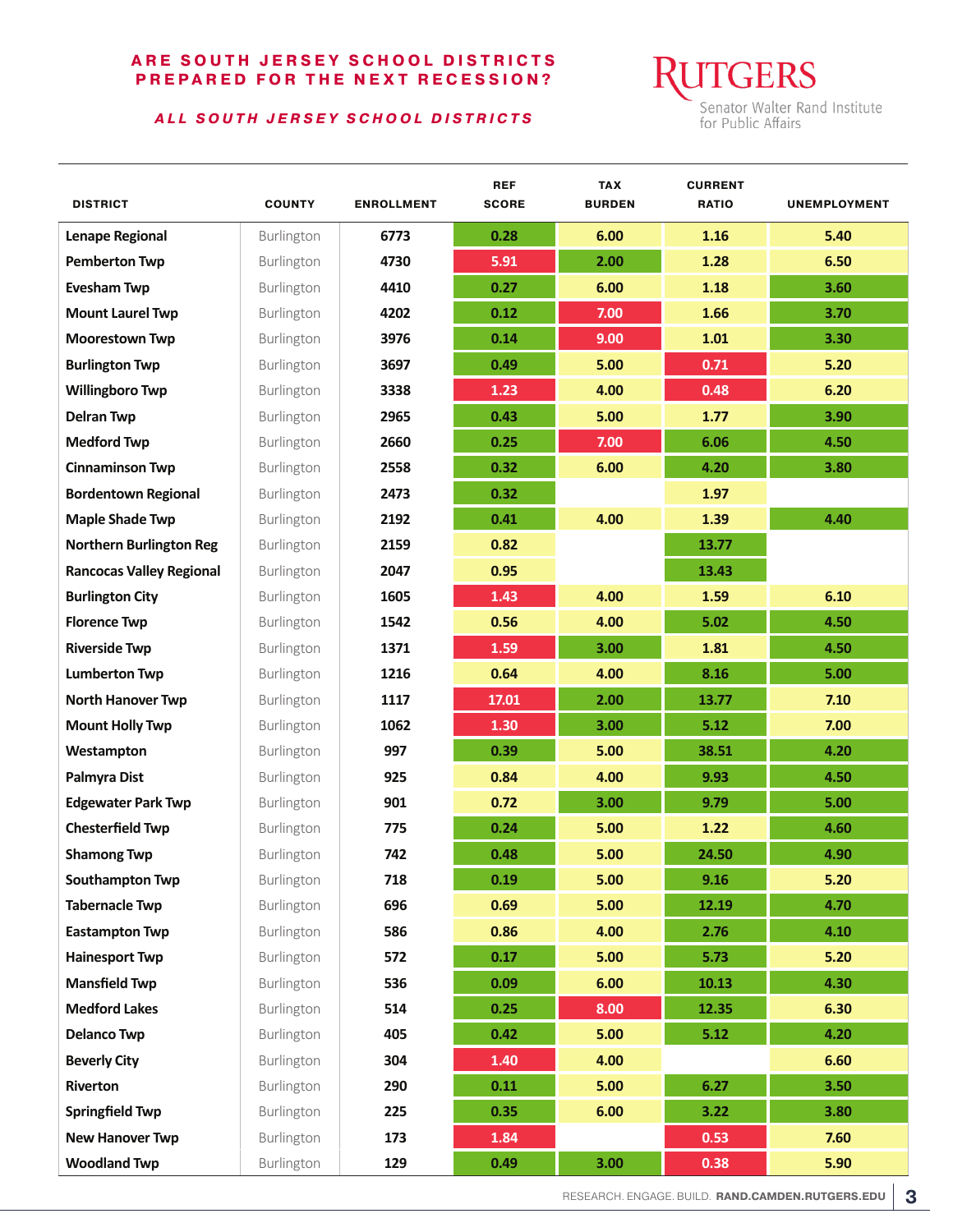#### *ALL SOUTH JERSEY SCHOOL DISTRICTS*

**UTGERS** Senator Walter Rand Institute<br>for Public Affairs

| <b>DISTRICT</b>                  | <b>COUNTY</b> | <b>ENROLLMENT</b> | <b>REF</b><br><b>SCORE</b> | <b>TAX</b><br><b>BURDEN</b> | <b>CURRENT</b><br><b>RATIO</b> | <b>UNEMPLOYMENT</b> |
|----------------------------------|---------------|-------------------|----------------------------|-----------------------------|--------------------------------|---------------------|
| <b>Cherry Hill Twp</b>           | Camden        | 10794             | 0.14                       | 8.00                        | 4.81                           | 3.70                |
| <b>Camden City</b>               | Camden        | 7379              | 45.44                      | 1.00                        | 0.95                           | 10.10               |
| <b>Gloucester Twp</b>            | Camden        | 6218              | 1.11                       | 6.00                        | 2.95                           | 5.00                |
| Pennsauken Twp                   | Camden        | 4679              | 1.33                       | 5.00                        | 4.75                           | 5.40                |
| <b>Winslow Twp</b>               | Camden        | 4547              | 0.93                       | 3.00                        | 1.30                           | 6.10                |
| <b>Black Horse Pike Regional</b> | Camden        | 3534              | 1.06                       | 6.00                        | 2.29                           | 5.30                |
| <b>Voorhees Twp</b>              | Camden        | 3033              | 0.15                       | 8.00                        | 3.06                           | 3.80                |
| <b>Lindenwold Boro</b>           | Camden        | 2763              | 2.45                       | 7.00                        | 0.71                           | 6.90                |
| <b>Haddonfield</b>               | Camden        | 2739              | 0.07                       | 12.00                       | 2.79                           | 3.50                |
| <b>Gloucester City</b>           | Camden        | 2151              | 4.91                       | 4.00                        | 6.97                           | 6.90                |
| Collingswood                     | Camden        | 2130              | 0.63                       | 5.00                        | 4.35                           | 4.10                |
| <b>Haddon Twp</b>                | Camden        | 2035              | 0.14                       | 7.00                        | 3.13                           | 3.40                |
| <b>Eastern Camden County</b>     | Camden        | 1955              | 0.40                       |                             | 2.63                           |                     |
| <b>Pine Hill</b>                 | Camden        | 1856              | 1.53                       | 4.00                        | 6.29                           | 6.20                |
| <b>Audubon</b>                   | Camden        | 1499              | 0.71                       | 6.00                        | 0.68                           | 4.20                |
| <b>Haddon Heights</b>            | Camden        | 1471              | 0.14                       | 7.00                        | 2.46                           | 3.30                |
| <b>Bellmawr Boro</b>             | Camden        | 1213              | 0.66                       | 5.00                        |                                | 6.50                |
| <b>Sterling High School Dist</b> | Camden        | 958               | 1.13                       |                             | 1.85                           |                     |
| <b>Stratford boro</b>            | Camden        | 854               | 0.94                       | 5.00                        | 6.68                           | 5.00                |
| <b>Waterford Twp</b>             | Camden        | 814               | 0.96                       | 5.00                        | 2.12                           | 5.80                |
| <b>Berlin Boro</b>               | Camden        | 813               | 0.51                       | 6.00                        | 1.65                           | 5.00                |
| Runnemede                        | Camden        | 810               | 1.28                       | 5.00                        | 13.51                          | 5.80                |
| <b>Berlin Twp</b>                | Camden        | 632               | 0.94                       | 8.00                        | 7.53                           | 6.50                |
| <b>Barrington</b>                | Camden        | 588               | 0.32                       | 6.00                        | 6.20                           | 4.20                |
| <b>Clementon School District</b> | Camden        | 479               | 1.57                       | 4.00                        | 7.41                           | 6.20                |
| <b>Merchantville Boro</b>        | Camden        | 425               | 0.69                       | $5.00$                      | 14.14                          | 6.00                |
| <b>Magnolia Boro</b>             | Camden        | 404               | 0.77                       | $5.00$                      | 18.81                          | 5.30                |
| <b>Mount Ephraim</b>             | Camden        | 402               | 0.65                       | $5.00$                      | 9.67                           | 5.50                |
| <b>Woodlynne Boro</b>            | Camden        | 380               | 3.14                       | 3.00                        | 11.89                          | 6.40                |
| <b>Brooklawn</b>                 | Camden        | 315               | 3.26                       | 4.00                        | 17.69                          | 7.10                |
| <b>Lawnside Boro</b>             | Camden        | 311               | 0.87                       | 6.00                        | 7.29                           | 7.90                |
| <b>Gibbsboro Dist</b>            | Camden        | 275               | 0.48                       | 8.00                        | 90.48                          | 5.80                |
| Oaklyn                           | Camden        | 233               | 0.52                       | 6.00                        | 4.08                           | 4.90                |
| <b>Laurel Springs</b>            | Camden        | 186               | 0.80                       | 6.00                        | 11.58                          | 5.40                |
| <b>Somerdale Boro</b>            | Camden        | 92                | 0.96                       | $5.00$                      | 12.46                          | 5.60                |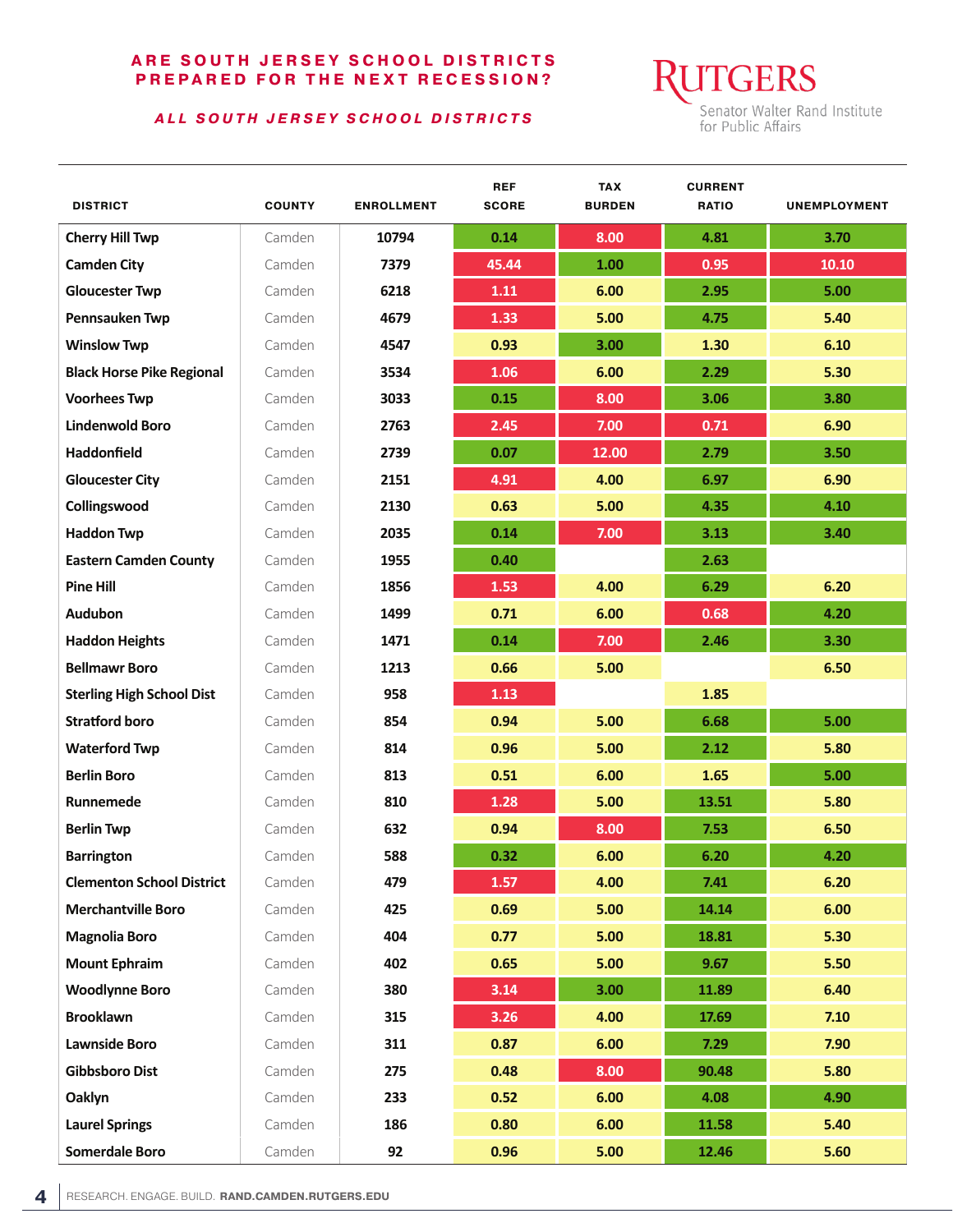#### *ALL SOUTH JERSEY SCHOOL DISTRICTS*

**GERS** Senator Walter Rand Institute for Public Affairs

| <b>DISTRICT</b>                | <b>COUNTY</b> | <b>ENROLLMENT</b> | <b>REF</b><br><b>SCORE</b> | <b>TAX</b><br><b>BURDEN</b> | <b>CURRENT</b><br><b>RATIO</b> | <b>UNEMPLOYMENT</b> |
|--------------------------------|---------------|-------------------|----------------------------|-----------------------------|--------------------------------|---------------------|
| <b>Middle Twp</b>              | Cape May      | 2498              | 0.39                       | 4.00                        | 7.77                           | 11.50               |
| <b>Ocean City</b>              | Cape May      | 2102              | 0.38                       | 18.00                       | 22.61                          | 7.10                |
| <b>Lower Twp</b>               | Cape May      | 1647              | 0.59                       | 5.00                        | 6.75                           | 10.10               |
| <b>Upper Twp</b>               | Cape May      | 1442              | 0.42                       | 5.00                        | 30.31                          | 7.60                |
| <b>Lower Cape May Regional</b> | Cape May      | 1300              | 0.47                       |                             | 6.75                           |                     |
| Wildwood                       | Cape May      | 892               | 0.53                       | 16.00                       | 5.77                           | 13.60               |
| <b>Dennis Twp</b>              | Cape May      | 565               | 0.96                       | 4.00                        | 10.48                          | 7.00                |
| <b>Wildwood Crest Boro</b>     | Cape May      | 261               | 0.13                       | 16.00                       | 31.00                          | 13.60               |
| Woodbine                       | Cape May      | 232               | 2.12                       | 2.00                        | 1.97                           | 8.60                |
| <b>North Wildwood City</b>     | Cape May      | 221               | 0.10                       | 15.00                       | 51.33                          | 16.90               |
| <b>Cape May City</b>           | Cape May      | 151               | 1.32                       | 12.00                       | 10.06                          | 11.20               |
| <b>West Cape May</b>           | Cape May      | 98                | 0.58                       | 10.00                       | 12.79                          | 9.20                |
|                                |               |                   |                            |                             |                                |                     |
| <b>Vineland City</b>           | Cumberland    | 9611              | 5.82                       | 8.00                        | 1.20                           | 13.30               |
| <b>Bridgeton City</b>          | Cumberland    | 5982              | 24.46                      | 2.00                        | 1.24                           | 8.80                |
| <b>Millville City</b>          | Cumberland    | 5408              | 5.58                       | 5.00                        | 1.44                           | 8.80                |
| <b>Cumberland Regional</b>     | Cumberland    | 1043              | 1.42                       |                             | 38.78                          |                     |
| <b>Upper Deerfield Twp</b>     | Cumberland    | 858               | 0.94                       | 6.00                        | 6.27                           | 5.80                |
| <b>Fairfield Twp</b>           | Cumberland    | 556               | 4.53                       | 5.00                        | 0.79                           | 9.20                |
| <b>Commercial Twp</b>          | Cumberland    | 534               | 6.12                       | 3.00                        | 1.61                           | 12.40               |
| <b>Lawrence Twp</b>            | Cumberland    | 500               | 2.89                       | 5.00                        | 10.68                          | 9.20                |
| <b>Hopewell Twp</b>            | Cumberland    | 500               | 1.15                       |                             | 10.24                          | 4.95                |
| <b>Maurice River Twp</b>       | Cumberland    | 403               | 1.79                       | 3.00                        | 19.71                          | 8.90                |
| <b>Deerfield Twp</b>           | Cumberland    | 307               | 1.10                       | 5.00                        | 7.18                           | 6.20                |
| <b>Downe Twp</b>               | Cumberland    | 183               | 1.30                       | 8.00                        | 6.40                           | 6.70                |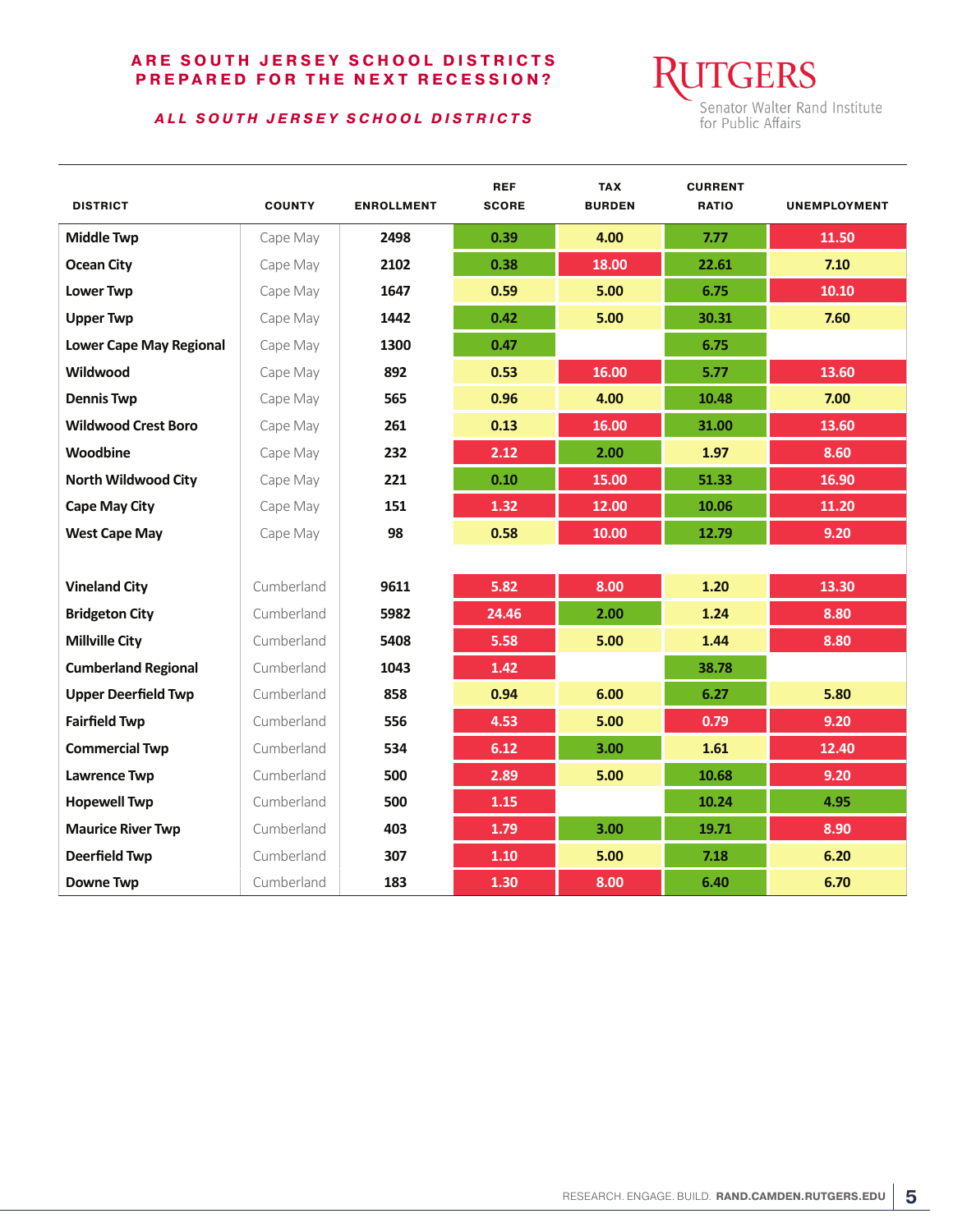#### *ALL SOUTH JERSEY SCHOOL DISTRICTS*

**RUTGERS** Senator Walter Rand Institute<br>for Public Affairs

| <b>DISTRICT</b>           | <b>COUNTY</b> | <b>ENROLLMENT</b> | <b>REF</b><br><b>SCORE</b> | <b>TAX</b><br><b>BURDEN</b> | <b>RATIO</b> | <b>UNEMPLOYMENT</b> |
|---------------------------|---------------|-------------------|----------------------------|-----------------------------|--------------|---------------------|
| <b>Washington Twp</b>     | Gloucester    | 7124              | 0.60                       | 6.00                        | 2.01         | 4.30                |
| <b>Monroe Twp</b>         | Gloucester    | 5782              | 0.73                       | 5.00                        | 2.04         | 5.70                |
| <b>Deptford Twp</b>       | Gloucester    | 4168              | 0.86                       | 6.00                        | 0.88         | 5.10                |
| <b>West Deptford Twp</b>  | Gloucester    | 2892              | 0.42                       | 6.00                        | 1.24         | 4.80                |
| <b>Kingsway Regional</b>  | Gloucester    | 2723              | 0.63                       |                             | 2.35         |                     |
| <b>Clearview Regional</b> | Gloucester    | 2280              | 0.76                       |                             | 4.56         |                     |
| Glassboro                 | Gloucester    | 1969              | 1.22                       | 4.00                        | 3.35         | 5.40                |
| Swedesboro-Woolwich       | Gloucester    | 1633              | 0.78                       |                             | 5.85         |                     |
| Delsea Regional H.S Dist. | Gloucester    | 1607              | 1.57                       |                             | 6.78         |                     |
| <b>Woodbury City</b>      | Gloucester    | 1523              | 0.97                       | 1.00                        | 2.37         | 5.10                |
| Clayton boro              | Gloucester    | 1450              | 1.47                       | 4.00                        | 0.77         | 7.90                |
| <b>Franklin Twp</b>       | Gloucester    | 1397              | 1.00                       | 5.00                        | 5.61         | 6.70                |
| <b>Harrison Twp</b>       | Gloucester    | 1382              | 0.50                       | 6.00                        | 4.33         | 3.80                |
| <b>East Greenwich Twp</b> | Gloucester    | 1305              | 0.29                       | 6.00                        | 6.99         | 3.70                |
| <b>Pitman Boro</b>        | Gloucester    | 1262              | 1.23                       | 5.00                        | 5.60         | 4.50                |
| <b>Mantua Twp</b>         | Gloucester    | 1233              | 0.86                       | 6.00                        | 2.09         | 4.70                |
| <b>Paulsboro Boro</b>     | Gloucester    | 1171              | 4.91                       |                             |              |                     |
| <b>Gateway Regional</b>   | Gloucester    | 879               | 1.23                       |                             | 12.74        |                     |
| Logan Twp                 | Gloucester    | 855               | 0.43                       | 9.00                        | 6.15         | 3.80                |
| <b>Greenwich Twp</b>      | Gloucester    | 405               | 0.13                       | 10.00                       | 8.94         | 5.90                |
| <b>Westville Boro</b>     | Gloucester    | 373               | 1.99                       | 5.00                        | 5.04         | 7.40                |
| <b>South Harrison Twp</b> | Gloucester    | 357               | 0.47                       | 7.00                        | 2.20         | 4.50                |
| <b>Elk Twp</b>            | Gloucester    | 349               | 1.20                       | 6.00                        | 6.41         | 4.60                |
| <b>National Park Boro</b> | Gloucester    | 270               | 1.54                       | 4.00                        | 1.84         | 7.00                |
| <b>Woodbury Heights</b>   | Gloucester    | 229               | 0.73                       | 7.00                        | 5.87         | 4.40                |
| <b>Wenonah Boro</b>       | Gloucester    | 175               | 0.47                       | 8.00                        | 15.98        | 4.60                |